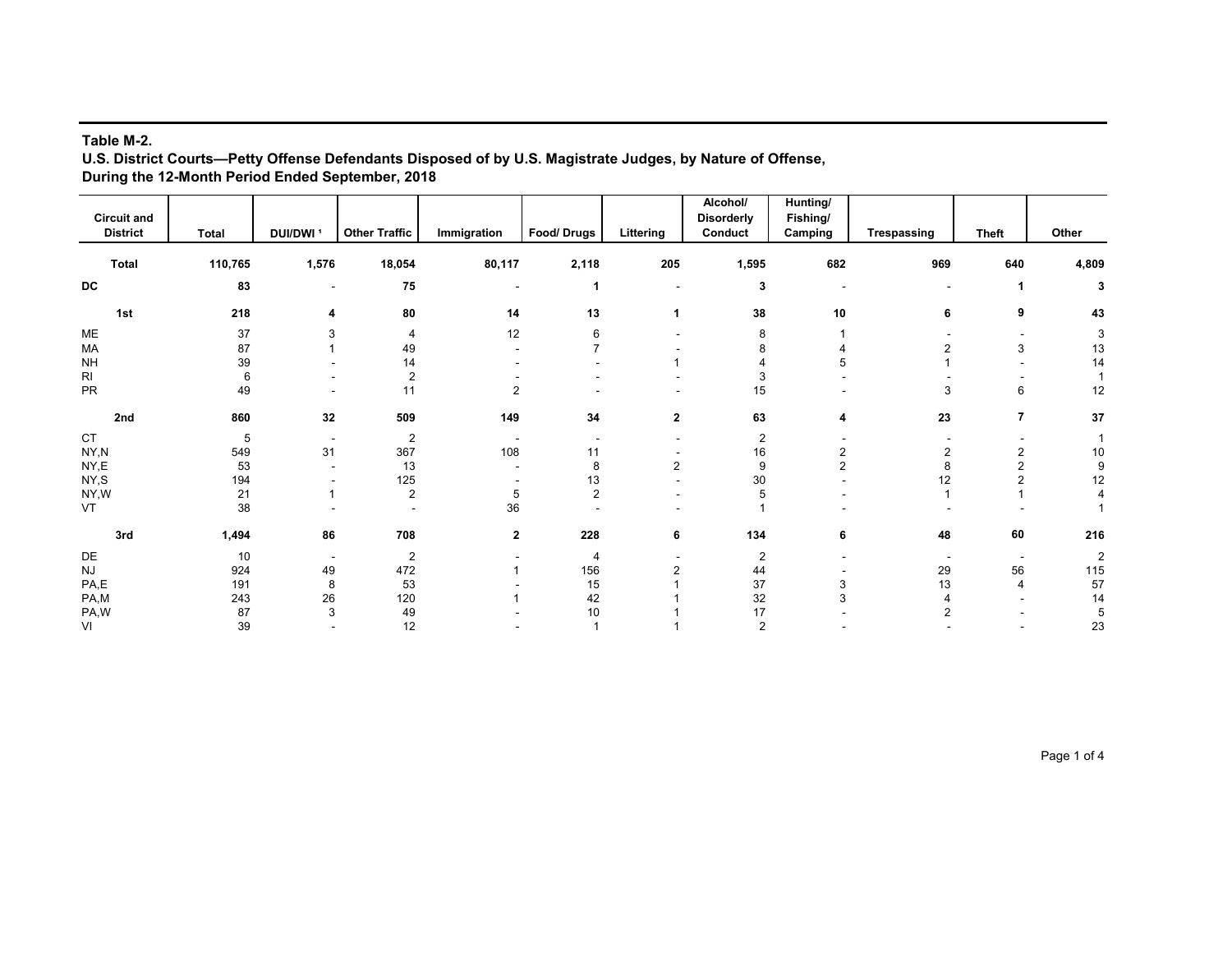| <b>Circuit and</b><br><b>District</b> | <b>Total</b>   | DUI/DWI <sup>1</sup>     | <b>Other Traffic</b> | Immigration             | Food/Drugs     | Littering | Alcohol/<br><b>Disorderly</b><br>Conduct | Hunting/<br>Fishing/<br>Camping | Trespassing              | <b>Theft</b>             | Other          |
|---------------------------------------|----------------|--------------------------|----------------------|-------------------------|----------------|-----------|------------------------------------------|---------------------------------|--------------------------|--------------------------|----------------|
| 4th                                   | 6,462          | 403                      | 4,542                | 42                      | 233            | 20        | 213                                      | 55                              | 111                      | 109                      | 734            |
| <b>MD</b>                             | 1,631          | 68                       | 1,296                |                         | 26             |           | 12                                       | $\sim$                          | 15                       | $\overline{4}$           | 210            |
| NC, E                                 | 1,524          | 284                      | 1,129                |                         | 20             |           | 21                                       | 14                              | 30                       |                          | 22             |
| NC, M                                 | 128            | $\overline{\phantom{a}}$ | 69                   |                         | $\overline{4}$ |           | 30                                       |                                 | 5                        | 7                        | 13             |
| NC, W                                 | 354            | 19                       | 103                  |                         | 67             |           | 36                                       | 16                              | 10                       | 9                        | 87             |
| $\operatorname{\textsf{SC}}$          | 286            | 8                        | 208                  |                         | 17             |           | 11                                       | $\mathbf{1}$                    | 6                        | 10                       | 24             |
| VA,E                                  | 2,069          | 14                       | 1,497                | 42                      | 34             | 3         | 60                                       | 20                              | 38                       | 74                       | 287            |
| VA,W                                  | 402            | 10                       | 210                  | ٠                       | 52             | 9         | 36                                       | 3                               | 6                        | $\overline{\phantom{a}}$ | 76             |
| WV,N                                  | 28             | $\overline{\phantom{a}}$ | 12                   |                         | 9              |           | 4                                        |                                 |                          |                          | $\overline{c}$ |
| WV,S                                  | 40             | $\overline{\phantom{a}}$ | 18                   |                         | 4              |           | 3                                        |                                 |                          | $\mathbf{1}$             | 13             |
| 5th                                   | 53,989         | 149                      | 2,498                | 50,499                  | 115            | 19        | 127                                      | 90                              | 102                      | 33                       | 357            |
| LA,E                                  | 124            | $\overline{\phantom{a}}$ | 69                   |                         | 5              |           | 6                                        | 12                              | 13                       | $\overline{7}$           | 12             |
| LA,M                                  | 0              | $\overline{\phantom{a}}$ |                      |                         |                |           |                                          |                                 | $\overline{\phantom{a}}$ |                          |                |
| LA,W                                  | 281            | 45                       | 126                  |                         | 2              |           | 12                                       | 9                               | 12                       |                          | 73             |
| MS, N                                 | 310            | 30                       | 205                  |                         | 12             |           | 17                                       | 20                              | 3                        | 5                        | 11             |
| MS, S                                 | 494            | 19                       | 392                  |                         | 15             |           | $\overline{7}$                           | 11                              | $\overline{7}$           | 12                       | 24             |
| TX,N                                  | 22             |                          | 5                    | $\overline{\mathbf{c}}$ | 3              |           | $\overline{7}$                           |                                 |                          |                          | $\sqrt{2}$     |
| TX,E                                  | 54             |                          | 23                   |                         | 9              |           | 3                                        | $\overline{c}$                  | $\overline{a}$           |                          | 15             |
| TX,S                                  | 35,218         | 8                        | 164                  | 34,914                  | 48             |           | 26                                       | 13                              | 13                       | 3                        | 29             |
| TX,W                                  | 17,486         | 45                       | 1,514                | 15,583                  | 21             | 4         | 49                                       | 22                              | 54                       | 3                        | 191            |
| 6th                                   | 2,436          | 196                      | 1,432                | $\mathbf{2}$            | 202            | 14        | 155                                      | 29                              | 55                       | 33                       | 318            |
| KY,E                                  | 148            | 3                        | 86                   | $\overline{a}$          | 11             |           | 13                                       | 6                               | 3                        | $\overline{\phantom{a}}$ | 25             |
| KY,W                                  | 833            | 88                       | 580                  |                         | 39             | 2         | 13                                       | 7                               | 31                       | 6                        | 67             |
| MI,E                                  | 58             |                          | 14                   | $\overline{2}$          | 14             | 3         | $\mathbf{1}$                             | 7                               | 3                        | 6                        | 8              |
| MI, W                                 | $\overline{2}$ |                          | $\overline{2}$       |                         |                |           |                                          |                                 |                          |                          |                |
| OH,N                                  | 127            |                          | 13                   |                         | 3              |           | 9                                        | 2                               |                          | $\overline{2}$           | 97             |
| OH,S                                  | 285            | 8                        | 114                  |                         | 39             |           | 53                                       | 2                               | 6                        | 5                        | 57             |
| TN,E                                  | 763            | 97                       | 479                  |                         | 83             |           | 36                                       | 5                               | 3                        | 11                       | 42             |
| TN,M                                  | 103            |                          | 78                   |                         | 12             |           | $\mathbf{1}$                             |                                 | 5                        |                          | $\overline{7}$ |
| TN,W                                  | 117            |                          | 66                   |                         | 1              |           | 29                                       |                                 | 3                        | 3                        | 15             |

**Table M-2. (September 30, 2018—Continued)**

Page 2 of 4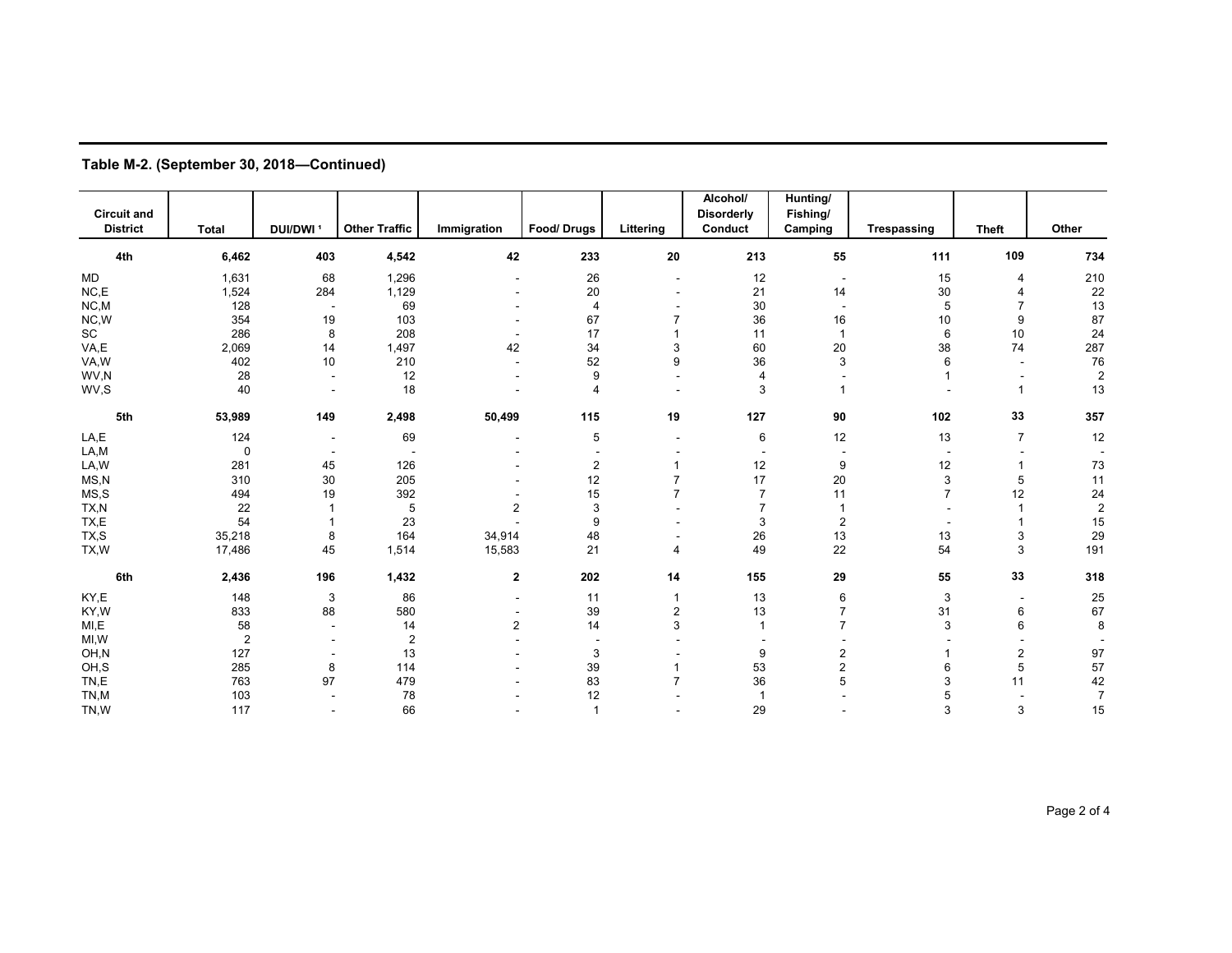| <b>Circuit and</b>        |              |                          |                      |             |                          |                | Alcohol/<br><b>Disorderly</b> | Hunting/<br>Fishing/    |                          |                |                |
|---------------------------|--------------|--------------------------|----------------------|-------------|--------------------------|----------------|-------------------------------|-------------------------|--------------------------|----------------|----------------|
| <b>District</b>           | <b>Total</b> | DUI/DWI <sup>1</sup>     | <b>Other Traffic</b> | Immigration | Food/Drugs               | Littering      | Conduct                       | Camping                 | <b>Trespassing</b>       | <b>Theft</b>   | Other          |
|                           |              |                          |                      |             |                          |                |                               |                         |                          |                |                |
| 7th                       | 298          | 1                        | 137                  |             | 29                       | 3              | 51                            | $\overline{\mathbf{2}}$ | 10                       | 6              | 59             |
| IL,N                      | 204          |                          | 102                  |             | 18                       | $\overline{2}$ | 32                            |                         | 6                        | 2              | 42             |
| $\mathsf{IL}, \mathsf{C}$ | 25           |                          | 23                   |             | $\mathbf{1}$             | $\sim$         |                               |                         |                          | -1             |                |
| IL, S                     | $\sqrt{5}$   |                          | $\sqrt{2}$           |             | $\mathbf{1}$             |                |                               |                         |                          |                |                |
| IN, N                     | 11           |                          |                      |             | 3                        |                | 4                             |                         |                          |                | ß              |
| IN, S                     | 22           |                          | 6                    |             |                          |                |                               | 2                       | 3                        |                |                |
| WI,E                      | 17           |                          | $\Delta$             |             | $\overline{2}$           |                | $\overline{7}$                |                         |                          |                |                |
| WI,W                      | 14           |                          |                      |             | $\overline{4}$           |                | 6                             |                         |                          | $\overline{c}$ |                |
| 8th                       | 763          | 34                       | 303                  | 6           | 98                       | 6              | 88                            | 16                      | 27                       | 26             | 159            |
| AR,E                      | 0            | $\overline{\phantom{a}}$ |                      |             | $\overline{\phantom{a}}$ |                | $\overline{\phantom{a}}$      |                         |                          |                |                |
| AR, W                     | 244          | 25                       | 109                  |             | 41                       | $\mathbf{1}$   | 13                            | 4                       | 5                        |                | 46             |
| IA,N                      | $\mathbf 0$  |                          |                      |             | $\overline{a}$           |                |                               |                         |                          |                |                |
| IA,S                      | 16           |                          | 4                    |             | 3                        |                | $\overline{2}$                |                         |                          |                | 7              |
| <b>MN</b>                 | 195          |                          | 65                   |             | 20                       |                | 33                            | 7                       | 16                       | 6              | 46             |
| MO,E                      | 27           |                          | $\overline{1}$       |             | 3                        | 4              | 15                            |                         |                          | 3              | $\overline{1}$ |
| MO,W                      | 147          | $\overline{7}$           | 83                   |             | 3                        |                | $\overline{4}$                | 2                       | 2                        | 14             | 32             |
| <b>NE</b>                 | 18           |                          | $\overline{1}$       |             | $\mathbf{1}$             |                | 6                             |                         | $\overline{2}$           | $\overline{2}$ | 5              |
| <b>ND</b>                 | 10           |                          |                      | 5           |                          |                | $\overline{\mathbf{c}}$       |                         |                          |                |                |
| <b>SD</b>                 | 106          | 1                        | 40                   |             | 27                       |                | 13                            | $\overline{2}$          |                          | -1             | 21             |
| 9th                       | 33,696       | 475                      | 4,201                | 24,832      | 678                      | 89             | 451                           | 288                     | 342                      | 264            | 2,076          |
| AK                        | 248          | $\overline{2}$           | 165                  |             | 27                       | -1             | $\overline{7}$                | 4                       | 15                       | 11             | 16             |
| AZ                        | 19,934       | 55                       | 198                  | 19,491      | 16                       | $\overline{4}$ | 63                            | 33                      | $\overline{7}$           | 5              | 62             |
| CA, N                     | 315          | $\mathbf{1}$             | 209                  |             | 27                       |                | 17                            | 3                       | 6                        | $\overline{2}$ | 50             |
| CA, E                     | 585          | 10                       | 312                  |             | 72                       | $\overline{7}$ | 33                            | 43                      | 16                       | 9              | 83             |
| CA, C                     | 1,334        | 71                       | 712                  |             | 92                       | 15             | 113                           | 49                      | 66                       | 12             | 204            |
| CA, S                     | 7,834        | 150                      | 818                  | 5,337       | 118                      | $\overline{7}$ | 59                            | 15                      | 43                       | 107            | 1,180          |
| HI                        | 579          | 36                       | 491                  |             | 3                        |                | 12                            | 8                       | 18                       | $\mathbf{1}$   | 10             |
| ID                        | 82           | $\sim$                   | 25                   |             | 12                       |                | $\boldsymbol{2}$              | 13                      | $\overline{7}$           |                | 19             |
| MT                        | 96           | 5                        | 34                   |             | 5                        | -1             | $\overline{4}$                | 15                      | $\mathbf{1}$             | $\mathbf{1}$   | 30             |
| <b>NV</b>                 | 674          | 31                       | 304                  |             | 130                      | 16             | 50                            | 14                      | 32                       | 25             | 72             |
| OR.                       | 378          |                          | 95                   | 1           | 49                       | 18             | 33                            | 41                      | 51                       | 4              | 86             |
| WA,E                      | 161          |                          | 53                   |             | 22                       | $\mathbf{1}$   | 8                             | 25                      | 6                        | $\overline{c}$ | 44             |
| WA,W                      | 1,434        | 111                      | 777                  | 3           | 103                      | 15             | 50                            | 25                      | 58                       | 78             | 214            |
| <b>GUAM</b>               | 42           | 3                        | 8                    |             | $\overline{2}$           |                |                               |                         | 16                       | $\overline{7}$ | 6              |
| NMI                       | $\mathbf{0}$ |                          |                      |             |                          |                |                               |                         | $\overline{\phantom{a}}$ |                |                |

**Table M-2. (September 30, 2018—Continued)**